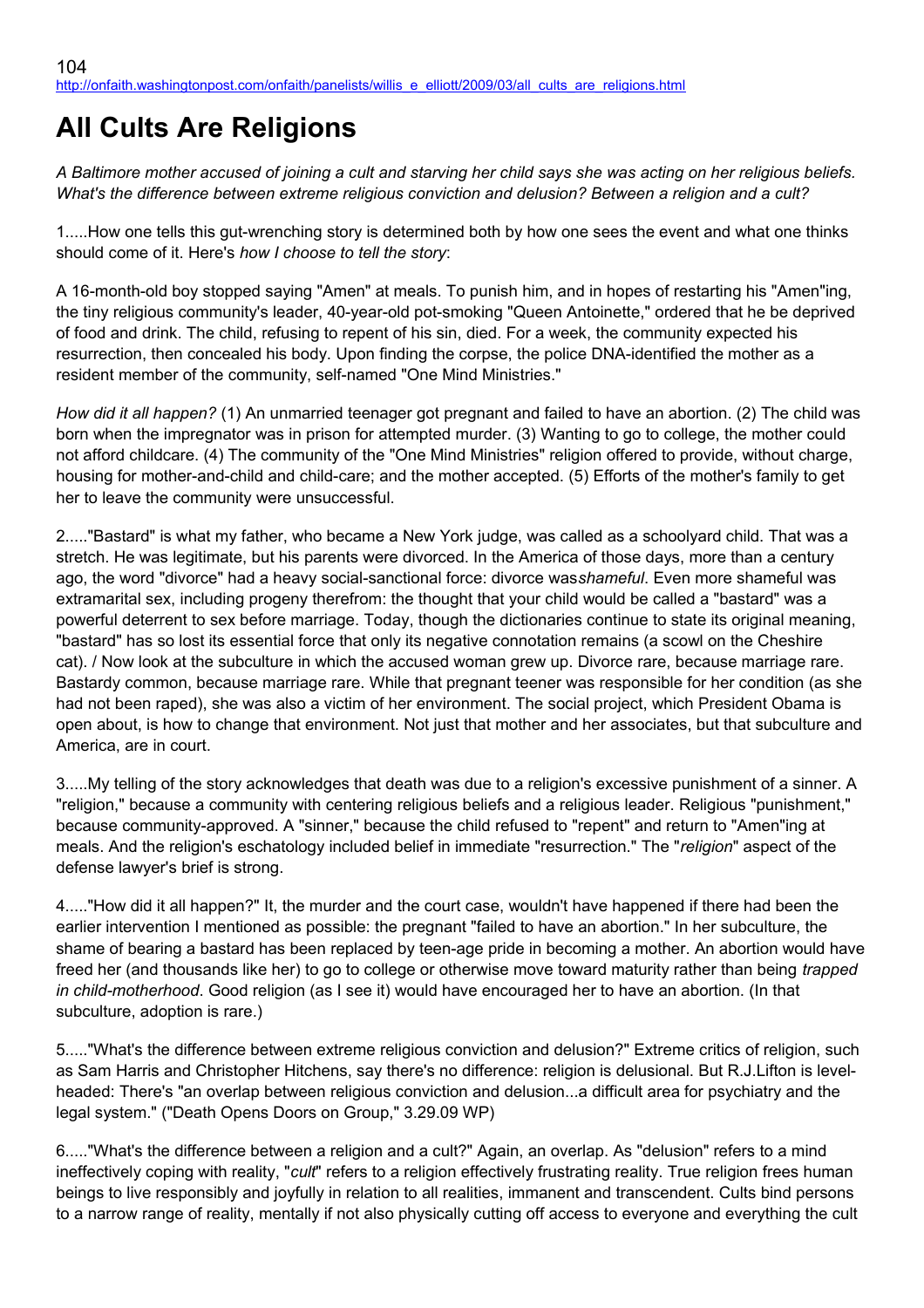leader disapproves. But this religion/cult distinction is only ethical: it has no part in defining "a religion," which is a worship-centered local or larger community.

88 6 5 9 9 **BY WILLIS E. ELLIOTT | MARCH 30, 2009; 8:08 PM ETSAVE & SHARE: PREVIOUS: [DEVIL'S WORK IS HARD TO DENY](http://onfaith.washingtonpost.com/onfaith/panelists/charles_colson/2009/03/devils_work_is_hard_to_deny.html) | NEXT: [RELIGIONS ROOTED IN DELUSIONS](http://onfaith.washingtonpost.com/onfaith/panelists/susan_jacoby/2009/03/all_religions_rooted_in_delusions_some_comfort_some_kill.html)**

**Comments Please report offensive comments below.**

Rev Elliott:

"A number of you commenters on the cult-murder of a 16-month-old boy are anxious to CONFINE to the human sphere your attempts to make sense (or give an account) of this event."

Well, I for one, suggest we work out the human end of things before rushing to figure out how the 'supernatural' went wrong.

Different sects of monotheists, however large, small, or offbeat, ...screaming 'Evil' at each other and every problem just \*isn't\* the way to understand how people get pushed over these edges ...and do these horrible things, not because they \*are\* 'evil,' but because they \*fear\* it. So much that things get backwards.

Now, I'm not saying every spirit out there is a friend to humankind, but there's a \*whole\* lot of indifferent ones that'll mirror what we bring to life.

So, call it a character flaw of 'species narcissism' to say so, but it does \*not\* clarify these things if we muddy up what we \*can\* know with notions of cosmic evil out to make people defy what some others think the verbal rules are.

(Frankly, \*that\* I find to be kind of narcissistic. )

This kind of thing happens, not cause some \*deny\* some force of evil, but because they're taught to \*fear\* it beyond sense and humanity.

Yeah, there's plenty out there that's bigger than us. That doesn't mean \*everything someone can't comfortably understand right now\* necessarily \*is.\*

Frankly, confusion on that point, that's often how people get turned around by quite unworthy agencies. You can't fight these things by amplifying the very premises by which they take such hold.

This thing was done cause someone was in terror of a cosmic evil. Turning around and saying 'Well, it was the wrong brand of terror,' never does seem to solve things.

**POSTED BY: PAGANPLACE | APRIL 4, 2009 3:02 PM [REPORT OFFENSIVE COMMENT](mailto:blogs@washingtonpost.com?subject=On%20Faith%20Panelists%20Blog%20%20%7C%20%20Paganplace%20%20%7C%20%20All%20Cults%20Are%20Religions%20%20%7C%20%204658109&body=%0D%0D%0D%0D%0D================%0D?__mode=view%26_type=comment%26id=4658109%26blog_id=618)**

"My telling of the story acknowledges that death was due to a religion's excessive punishment of a sinner."

That's not what the WaPo and other newspapers reported. The One Minders believed that the child had stopped saying "amen" because he was demonically possessed. Withholding food and water was meant to drive the demon(s) out. It was not to "punish" the child, and his death was not desired nor expected. They didn't think that God would allow the child to die; and when, to their surprise, he did, they expected (still do!) his resurrection.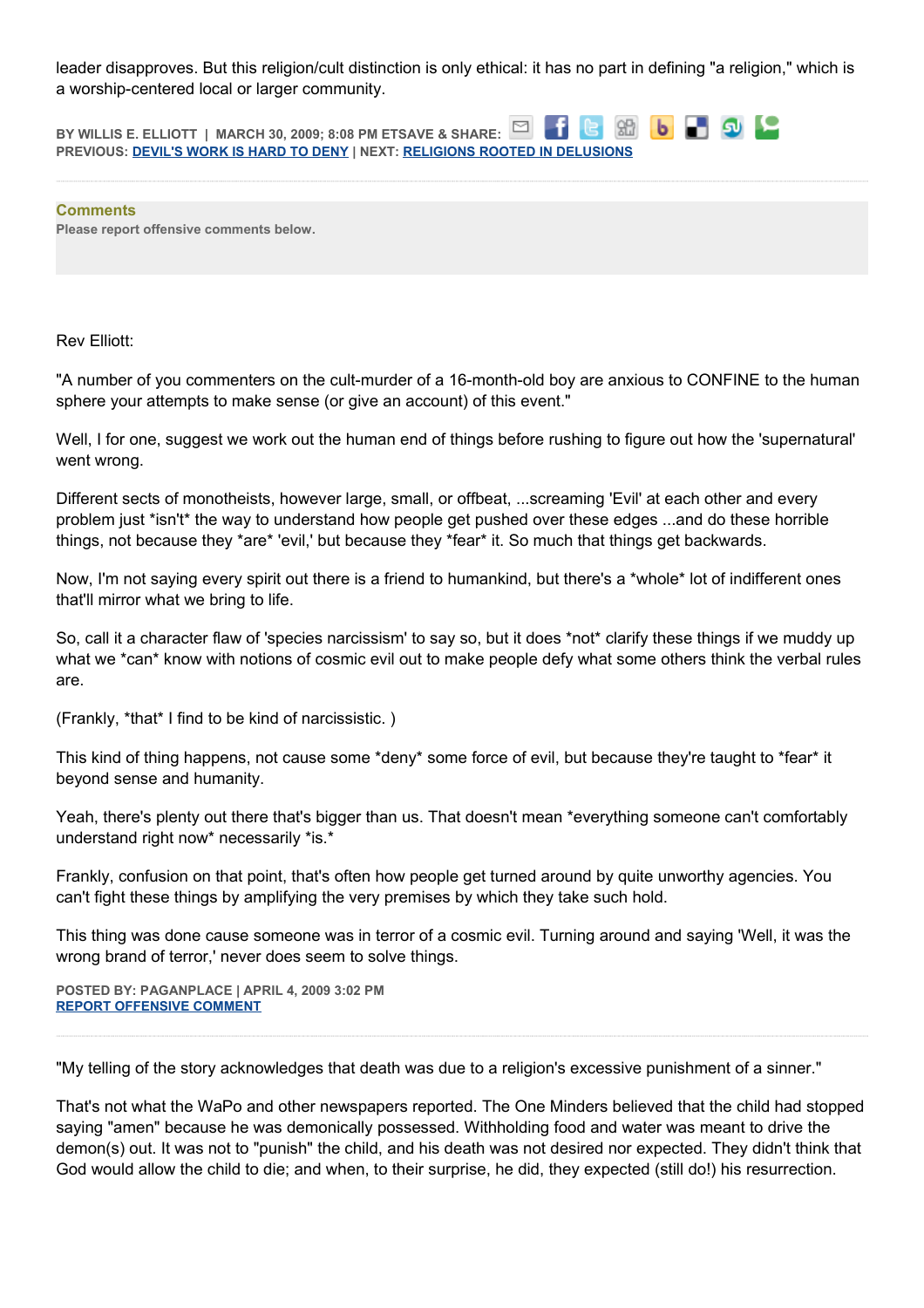This all fits with what the bible teaches. It is the very reason that we need to throw off these ancient superstitions, give up the ideas of eternal life and ultimate justice, and learn to deal with the real world, just as it is.

**POSTED BY: PAMSM | APRIL 3, 2009 3:06 PM [REPORT OFFENSIVE COMMENT](mailto:blogs@washingtonpost.com?subject=On%20Faith%20Panelists%20Blog%20%20%7C%20%20Pamsm%20%20%7C%20%20All%20Cults%20Are%20Religions%20%20%7C%20%204657807&body=%0D%0D%0D%0D%0D================%0D?__mode=view%26_type=comment%26id=4657807%26blog_id=618)**

Elliottwl:

"A number of you commenters on the cult-murder of a 16-month-old boy are anxious to CONFINE to the human sphere your attempts to make sense (or give an account) of this event."

Who's doing that? Who is trying to 'make sense' of it? It makes no sense at all, it is a tragic example of (fortunately) somewhat rare human behavior.

"In historical & global perspective, your sense-confinement is abnormal" You use the word 'abnormal' when you mean 'in a statistical minority'. It's not the same thing. Most of the world does not believe in the god you believe in, by your definition that makes you abnormal.

"The normal human way to make sense of humanity-involved events astonishingly either good or evil is to involve more than the human sphere"

Nothing beyond the 'human sphere' (the universe and it's component parts) is actually known. A person, or even a great many persons can 'believe' that something resides outside that sphere, but that does not make it real. Since you can only define this other sphere in terms of your own belief, not actual knowledge, to assign it any powers or influence over events in this plane is completely irrational. There is simply no basis on reality. You cannot explain your god, you can not demonstrate your god, you cannot even determine what he looks like, thinks, or know what his plan for you or anyone else is. Yet you give him full credit for all that you perceive as good.

"This explanation-CONFINEMENT or constriction to the human sphere (to exclude "the supernatural") is an instance of intra-specific narcissism"

Intra-specific narcissism?

Self love within a species?

Okay… I think you are making a common, yet flawed assumption. You are assuming that atheists think of themselves as better than god, or as gods.

You are wrong. Atheists simply don't believe in gods. We believe that we are what we are, period. We do not claim omniscience, or cosmic powers, we simply are what we are. Intelligent but imperfect creatures inhabiting this place and time. We do not claim infallibility or perfection. (Continued)

**POSTED BY: GLADERUNNER | APRIL 3, 2009 2:16 PM [REPORT OFFENSIVE COMMENT](mailto:blogs@washingtonpost.com?subject=On%20Faith%20Panelists%20Blog%20%20%7C%20%20gladerunner%20%20%7C%20%20All%20Cults%20Are%20Religions%20%20%7C%20%204657797&body=%0D%0D%0D%0D%0D================%0D?__mode=view%26_type=comment%26id=4657797%26blog_id=618)**

(continued) to Elliottwl:

"It's a metaphysical sickness, though some millions congratulate themselves on having it."

A metaphysical sickness?

Where are you getting these concepts? Can you call into work due to a metaphysical flu? Since this metaphysical sickness is outside our awareness, outside our ability to perceive it, how can it be a problem?

If I congratulate myself for anything it would be that I was able to escape the contrived dream world of angels, demons, magic, myths and jealous and vengeful gods. Despite my parents' efforts, despite the overwhelming societal pressure to kowtow to a Bronze Age fairy tale, I was able to escape from it and finally experience the true freedom of free thought.

Your veiled threats and overt arrogance do not shake me. They have no power over me or my 'soul'. You are just another quaint, delusional witch doctor rattling sticks and chanting meaningless incantations. Sputter on about your metaphysical illnesses and intra-specific narcissism. These terms only have meaning in your makebelieve universe, not in mine. If I were to accuse you of something that makes no sense to you, say, ksirfbyduism. Would you feel shocked, offended or compelled to apologize or repent?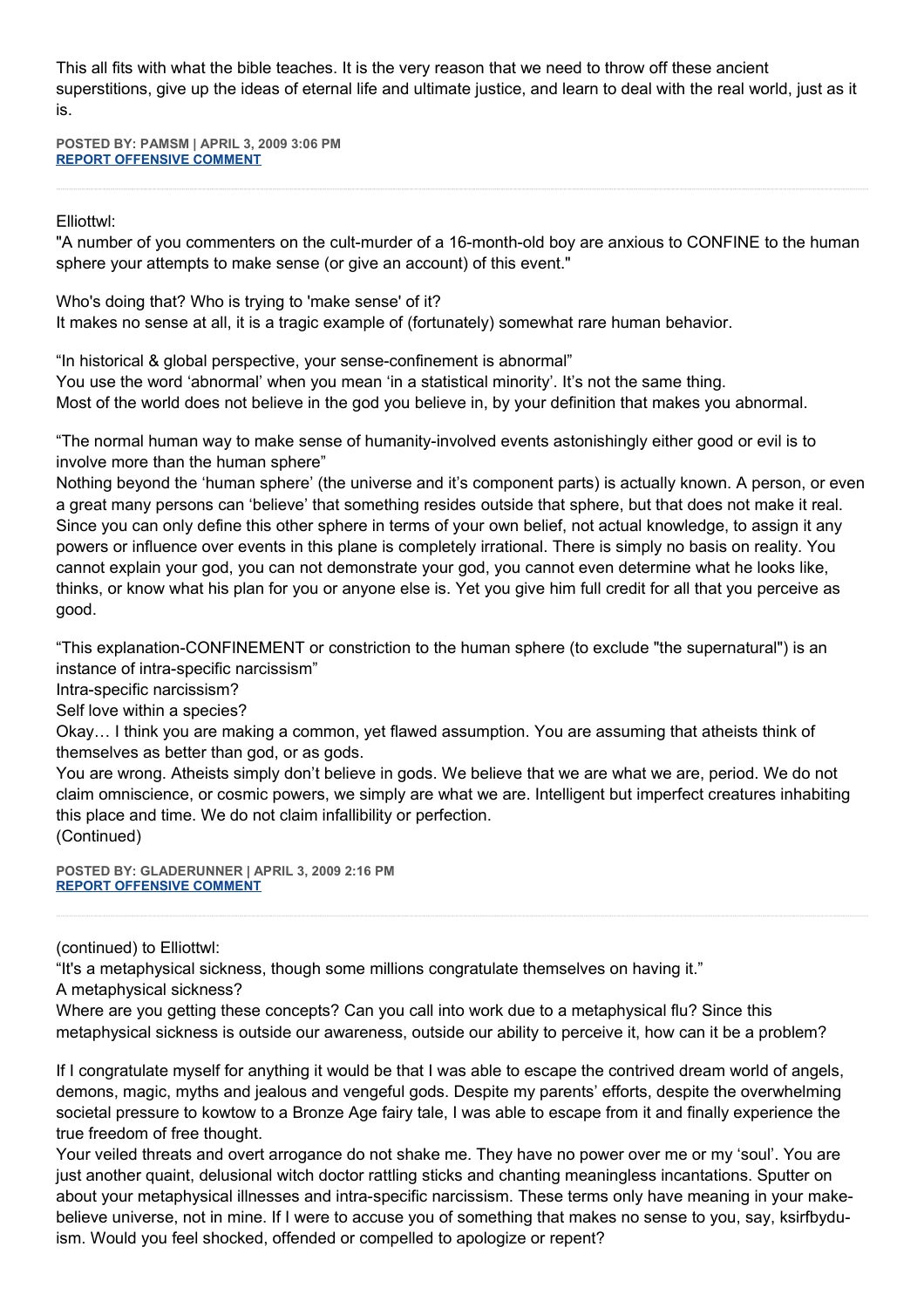A number of you commenters on the cult-murder of a 16-month-old boy are anxious to CONFINE to the human sphere your attempts to make sense (or give an account) of this event.

In historical & global perspective, your sense-confinement is abnormal. The normal human way to make sense of humanity-involved events astonishingly either good or evil is to involve more than the human sphere (however this "more than" is spoken of - the commonest way being "divine/demonic").

Ironic: This explanation-CONFINEMENT or constriction to the human sphere (to exclude "the supernatural") is an instance of intra-specific narcissism. It's a metaphysical sickness, though some millions congratulate themselves on having it.

**POSTED BY: ELLIOTTWL | APRIL 3, 2009 1:26 PM [REPORT OFFENSIVE COMMENT](mailto:blogs@washingtonpost.com?subject=On%20Faith%20Panelists%20Blog%20%20%7C%20%20elliottwl%20%20%7C%20%20All%20Cults%20Are%20Religions%20%20%7C%20%204657782&body=%0D%0D%0D%0D%0D================%0D?__mode=view%26_type=comment%26id=4657782%26blog_id=618)**

## TO MONO1:

You fit the New Testament (1 Corinthians 1:21-23) description of misunderstanders of Jesus' crucifixion in viewing it as "nonsense" or "foolishness." Your take, this time, is that Christians see God as having committed suicide.

The Christian cosmic-historic Story in & beyond the New Testament is not outsiders' way of making sense: to outsiders, it's non-sense. But to us Christians it's a continuum of God's intending (as spelled out, for example, in "Globalization and Grace," Princeton's Max Stackhouse's volume four of "God and Globalization"): God creates the universe (by "the Big Bang"), God comes (the incarnation), God dies at our hands (the cruficixion), God does not stay dead (Jesus' resurrection), God invites us to resurrection-life ("eternal life") with Jesus.

**POSTED BY: ELLIOTTWL | APRIL 3, 2009 12:28 PM [REPORT OFFENSIVE COMMENT](mailto:blogs@washingtonpost.com?subject=On%20Faith%20Panelists%20Blog%20%20%7C%20%20elliottwl%20%20%7C%20%20All%20Cults%20Are%20Religions%20%20%7C%20%204657767&body=%0D%0D%0D%0D%0D================%0D?__mode=view%26_type=comment%26id=4657767%26blog_id=618)**

to DR ELLIOTWL.

would any human being in his/ her right mind nail himself on the cross to show and demonstrate his love and mercey to mankind?

would you nail yourself on the cross to convice me that god begotten a son?

would any human being nail any of his sons on the cross to show his love and mercey to mankind?

would any human being in his right mind nail his messenger to another mankind on the cross to sho his love and mercey .

does the above make any sense to any mankind ?

its not even accepted by mankind ,mankind would call the above as crazyness as insanity they wouldnot even attribute this to themselves as human as they are, but christianity is balled enough to attribute this insanity to allmighty god???????????????????????????????

DR E ,

i donot mean to disrespect you sir but in your old age you should know better than this.

PEACE.

**POSTED BY: MONO1 | APRIL 3, 2009 4:22 AM [REPORT OFFENSIVE COMMENT](mailto:blogs@washingtonpost.com?subject=On%20Faith%20Panelists%20Blog%20%20%7C%20%20mono1%20%20%7C%20%20All%20Cults%20Are%20Religions%20%20%7C%20%204657719&body=%0D%0D%0D%0D%0D================%0D?__mode=view%26_type=comment%26id=4657719%26blog_id=618)**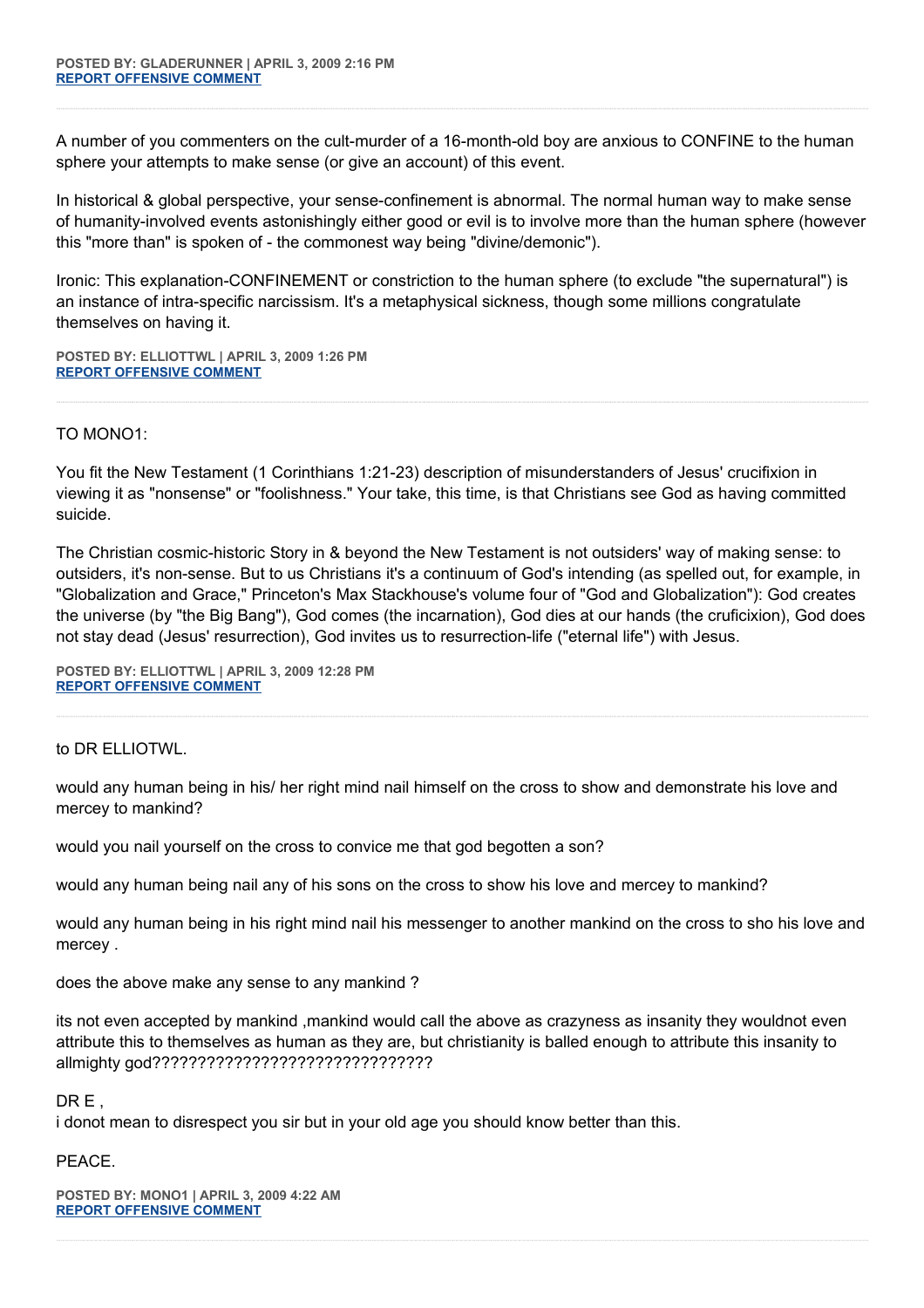Why, I'd even go so far as to say, Reverend, if you think you've been 'saved' from something. Take it.

Don't pick at it, don't try and re-dramatize it over and over again like there must be some 'evil' somewhere in you preventing it from taking.

Cause, simple Pagan as I may be, to the once-born 'born-again' types.

Doesn't seem you necessarily wake any fresher in the morning than the rest of the world.

But it can still be a good day.

Play to the strengths. You do have some. 'extinguishing evil' doesn't seem to be one of em, is all. :)

I suppose I feel some need to console you, Reverend. Surely, I've seen lights in dark places. 'Evil' ain't a \*thing,\* certainly not a 'thing' people \*have,\* it's not even an 'absence' of a thing.

Its a \*meme.\*

Which is to say, nothing a good douse in spring rain and humanity meeting each other can't put right. :)

**POSTED BY: PAGANPLACE | APRIL 3, 2009 12:08 AM [REPORT OFFENSIVE COMMENT](mailto:blogs@washingtonpost.com?subject=On%20Faith%20Panelists%20Blog%20%20%7C%20%20Paganplace%20%20%7C%20%20All%20Cults%20Are%20Religions%20%20%7C%20%204657704&body=%0D%0D%0D%0D%0D================%0D?__mode=view%26_type=comment%26id=4657704%26blog_id=618)**

Oh, and I don't mean to sound overly-accusatory, Reverend. It's just that I think humanity's learned an awful lot about goodness, just not necessarily put it together as something other than, 'that which there is when some 'evil' is 'destroyed.' or 'subdued' or 'controlled.'

Thinking of it \*that\* way is a great way for people to get the notion that without orthodoxy and orthopraxis to the \*letter\*.... their neighbors, their families, even their sixteen-month old \*children\* might be an 'evil' to be purged.

People cite happennings like this as 'evidence of what happens without more and more 'proper' control, but it's simpler than that.

This is what happens when 'control' and fears of 'evil' leave distraught people nowhere else to \*go\* but to commit horrors. Bishops speak of these things, and of, say, queers and Pagans as nice sterile abstractions and object lessons..... we're the ones who end up fending off the baseball bats when someone hears that and decides the only way to get right with a picky God is through hurting us.

Worse when that 'only way out' is a child. Or all children, or the world they're to live in.

And, really, this is why a lot of the talk here just makes me \*angry.\*

Cause we're better than that. All of us. Ideas of 'evil' or 'sinful human nature' need have no power...such as some give it.

Sure, it may seem to make people need 'redemption and forgiveness' the more, but you can't control it like that. No more than anyone else can. Why, they might even be said to smoke \*pot\* and still be able to run that kind of game.

Which frankly ought to tell you something more than 'Let's call pot evil' right there. I mean, if a stoner could run that kind of game, it probably didn't happen in a vacuum. Go figure.

It's

**POSTED BY: PAGANPLACE | APRIL 2, 2009 11:40 PM [REPORT OFFENSIVE COMMENT](mailto:blogs@washingtonpost.com?subject=On%20Faith%20Panelists%20Blog%20%20%7C%20%20Paganplace%20%20%7C%20%20All%20Cults%20Are%20Religions%20%20%7C%20%204657698&body=%0D%0D%0D%0D%0D================%0D?__mode=view%26_type=comment%26id=4657698%26blog_id=618)**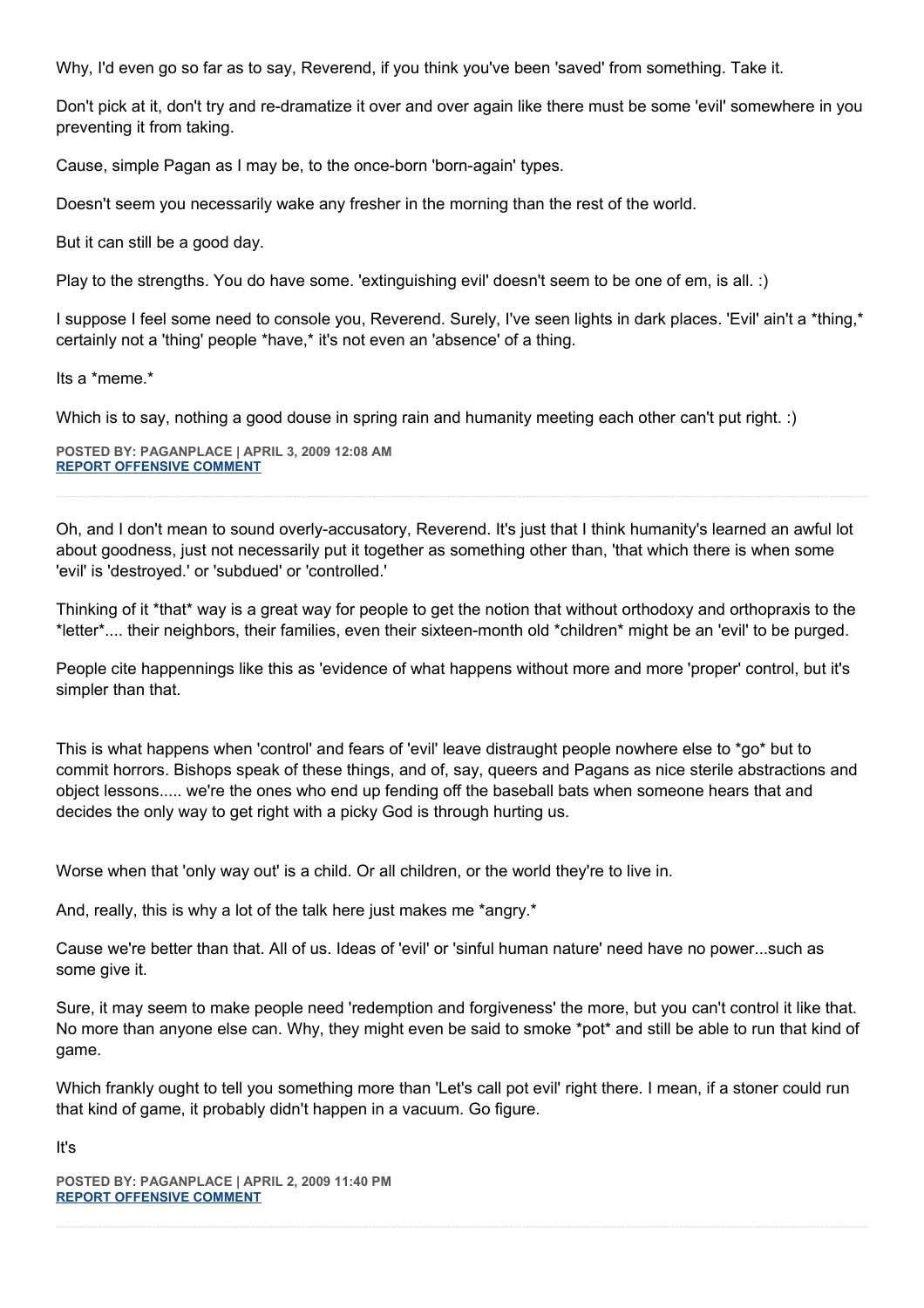That is... What's real is that we can share a better world. If we don't yield to fears.

**POSTED BY: PAGANPLACE | APRIL 2, 2009 11:15 PM [REPORT OFFENSIVE COMMENT](mailto:blogs@washingtonpost.com?subject=On%20Faith%20Panelists%20Blog%20%20%7C%20%20Paganplace%20%20%7C%20%20All%20Cults%20Are%20Religions%20%20%7C%20%204657694&body=%0D%0D%0D%0D%0D================%0D?__mode=view%26_type=comment%26id=4657694%26blog_id=618)**

And... That's all you have to say, I guess.

I've seen a number of things in my life, Reverend. Many which I, well, look forward to a day no one will have to know em anymore.

But this kind of story isn't about some 'intrinsic evil in humanity,' nor some disembodied malevolent 'intelligence.'

This kind of story's all too human: the wrong mix of traumas, confusions, frustrations, manipulations, and bad ideas, ...most notably fears.

Each piece all too common, to the point no one can point at any one real source of 'what went wrong.'

This isn't some disembodied 'evil act.' It's part of everything that came before and everything around, maybe the only courses some poor souls feel they have left to them in a gracious universe that somehow \*we\* manage to paint with horrors.

What can scare and numb someone such that they could do that to their own child.

Probably not just the 'evil power' of some random looney.

Random looneys don't \*have\* that kind of power, generally speaking.

Someone has to give it to them. And I see plenty of that. Little pieces of other agendas left \*lying around\* when the money and the power that uses them ain't looking or don't care.

People are actually pretty deeply-traumatized by what some have painted the world up to be, and what's been done, and denied, and justified.

All our cultures, all our societies, anyone that breathes and feels.

I don't see situations like these, sir, as some kind of abberation of an 'evil force' at work, not generally.

I don't see the world, don't see \*us\* as possessing some kind of 'evil nature,' barely controlled by some saying of 'Amen' or a thousand amens, or however many elaborations we'd like to make on the topic.

I think it's about the world we make for each other.

If we make one where someone who feels her life is out of control has the one hope for some eternal fate of her child's soul in that kind of control, this kind of thing's all too common and inevitable. Just a matter of degree.

'Darkness' yields to light, despair yields to hope. It's been big business putting terms and conditions and caveats on that for a long time, Reverend. There have always been casualties.

And maybe the reality of that's too 'common' for some. But commoner, still, is that we can do better. Religious leaders whose ministrations I do not recommend, well, they traffic in fear, claim copyright on hope. All in the guise that there's something \*essentially wrong\* with us, and how we're made.

\*That's\* real, and by the Gods, it doesn't take \*much\* of that reality to prevent these atrocities.

Unfortunately, it also doesn't take \*much\* fear of 'evil' holding great power if someone doesn't say or believe the 'right' words ...to cause them.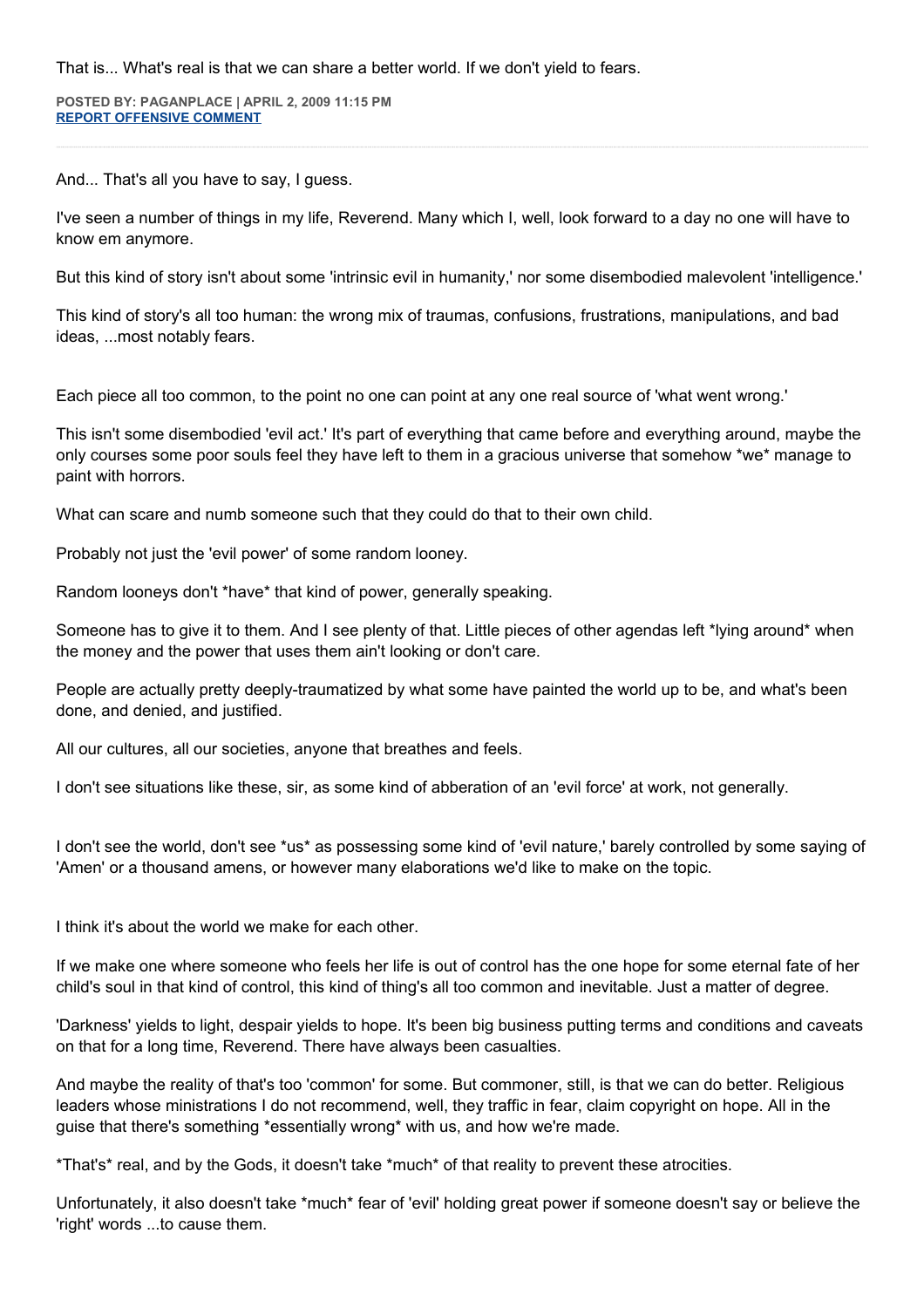TO PAGANPLACE:

1

The phrase "punishment of a sinner" was that religion's POV, not mine.

### 2

You ask "what could possibly scare or numb" anybody as much as that poor mother (who watched her child die slowly, at the word of that religion-cult leader)? Some would say simply that the human potential for evil is as great as the human potential for good. That to me is inadequate. My column last week was titled, "Satan's Compulsive Evil, God's Attractive Good." That religion-cult had demonic power to suck down (as a black hole) or up (as a tornado); to use another analogy, the poor woman was raped of her power of self-determination. (The title also noted that God, who loves us & seeks our love, does not do that to human beings.)

**POSTED BY: ELLIOTTWL | APRIL 2, 2009 10:17 PM [REPORT OFFENSIVE COMMENT](mailto:blogs@washingtonpost.com?subject=On%20Faith%20Panelists%20Blog%20%20%7C%20%20elliottwl%20%20%7C%20%20All%20Cults%20Are%20Religions%20%20%7C%20%204657692&body=%0D%0D%0D%0D%0D================%0D?__mode=view%26_type=comment%26id=4657692%26blog_id=618)**

MONO1

God didn't nail Jesus to the cross, the Romans did.

God sent his son to restart his church. Jesus knew full well this would happen but he came anyways to free us from Satan's grip out of love for his spiritual brothers and sisters (us).

This does not make God a child abuser. But, it does show how much Jesus loves us.

Mark

Always seek the truth.

**POSTED BY: VOLKMARE | APRIL 2, 2009 8:51 PM [REPORT OFFENSIVE COMMENT](mailto:blogs@washingtonpost.com?subject=On%20Faith%20Panelists%20Blog%20%20%7C%20%20volkmare%20%20%7C%20%20All%20Cults%20Are%20Religions%20%20%7C%20%204657681&body=%0D%0D%0D%0D%0D================%0D?__mode=view%26_type=comment%26id=4657681%26blog_id=618)**

I mean. Isn't there something a little more obvious in play here, such as might confuse a woman into waching her own child die of thirst and neglect and starvation for 'God?' Cause of 'Sin?'

How could anyone \*possibly\* think that was the way of America, never mind this good Earth or humans?

What could \*possibly\* scare or numb someone \*that bad?\*

Get back to us, Reverend. b

**POSTED BY: PAGANPLACE | APRIL 2, 2009 6:36 PM [REPORT OFFENSIVE COMMENT](mailto:blogs@washingtonpost.com?subject=On%20Faith%20Panelists%20Blog%20%20%7C%20%20Paganplace%20%20%7C%20%20All%20Cults%20Are%20Religions%20%20%7C%20%204657667&body=%0D%0D%0D%0D%0D================%0D?__mode=view%26_type=comment%26id=4657667%26blog_id=618)**

I mean, hey, Rush Limbaugh was slurring his words on Oxycontin when the latest version of 'God's Will' was popularized, no one went back and read the footnotes on \*that.\*

I'm guessing if you need to find the near occasion of someone associated with cannabis to figure what went wrong with trying to purge the 'sin' out of a yearling manchild, best you keep smoking up, yourself.

**POSTED BY: PAGANPLACE | APRIL 2, 2009 6:29 PM [REPORT OFFENSIVE COMMENT](mailto:blogs@washingtonpost.com?subject=On%20Faith%20Panelists%20Blog%20%20%7C%20%20Paganplace%20%20%7C%20%20All%20Cults%20Are%20Religions%20%20%7C%20%204657666&body=%0D%0D%0D%0D%0D================%0D?__mode=view%26_type=comment%26id=4657666%26blog_id=618)**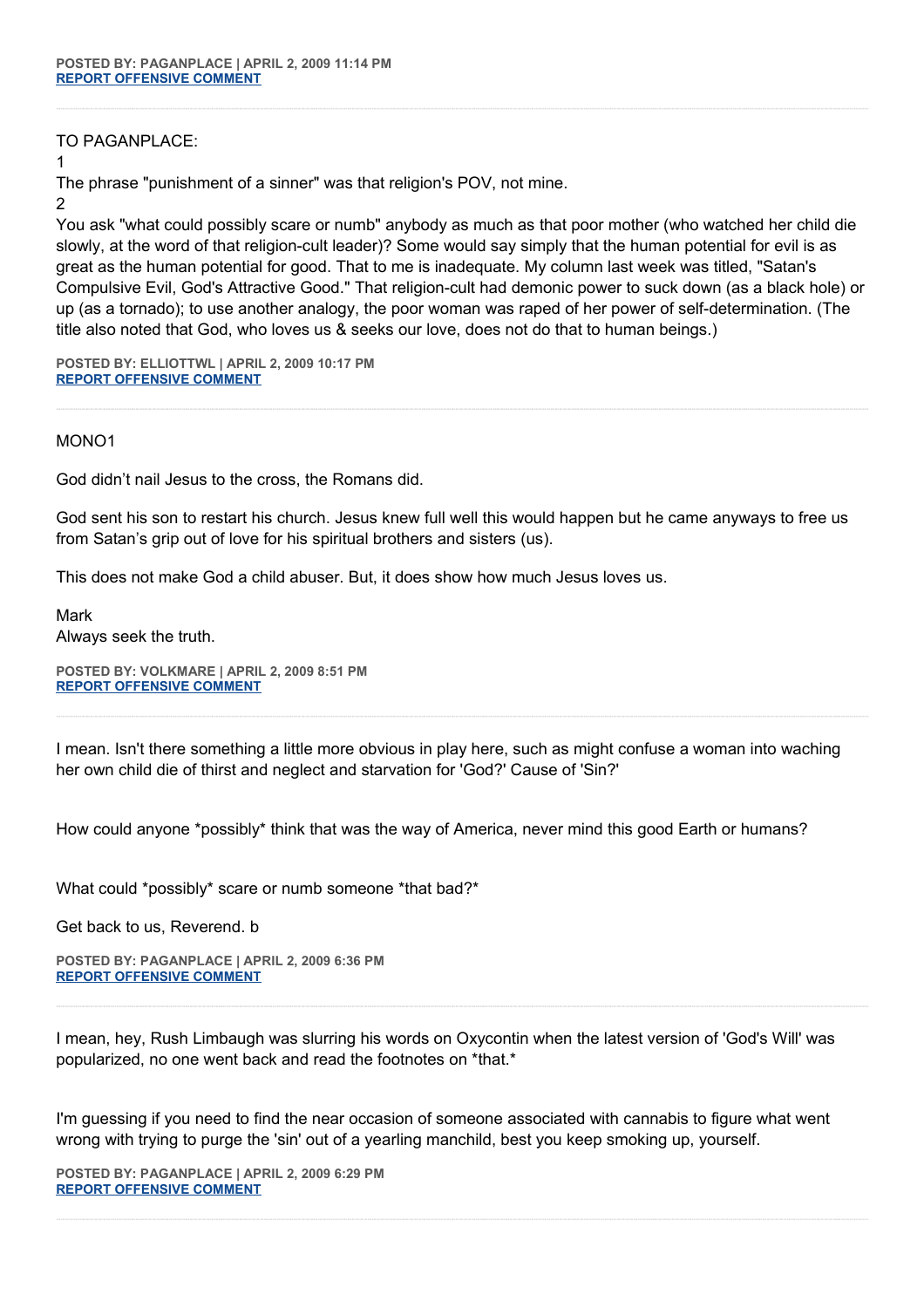Whoa, Reverend.

"A 16-month-old boy stopped saying "Amen" at meals. To punish him, and in hopes of restarting his "Amen"ing, the tiny religious community's leader, 40-year-old pot-smoking "Queen Antoinette," ordered that he be deprived of food and drink."

"3.....My telling of the story acknowledges that death was due to a religion's excessive punishment of a sinner."

Did you notice the ....sixteen month old bit before you blamed the kid's getting bored with parrotting 'amen' on 'pot smoke' and called it 'excessive punishment of a sinner?'

Goddess, Mother of Birth, man.

Just \*slightly awry,\* this is?

'Overzealousness?'

At \*what?\*

Plenty of 'ministries' go after disadvantaged and desperate women.

Always thought the 'Abundant Life Church' could do with some checking of tax records in the state of New Hamphsire, though they seem pretty good at not supplying headlines, just 'stealth candidates' for various local offices.

Call me a 'party pooper' or something. But this isn't a 'slight glitch' in how to treat a one-year-old as a 'sinner.'

**POSTED BY: PAGANPLACE | APRIL 2, 2009 6:23 PM [REPORT OFFENSIVE COMMENT](mailto:blogs@washingtonpost.com?subject=On%20Faith%20Panelists%20Blog%20%20%7C%20%20Paganplace%20%20%7C%20%20All%20Cults%20Are%20Religions%20%20%7C%20%204657665&body=%0D%0D%0D%0D%0D================%0D?__mode=view%26_type=comment%26id=4657665%26blog_id=618)**

"You are deluded about Christianity. We do not view Jesus' crucifixion as child-abuse, but as God suffering for human beings, to deliver us from (in an ancient baptismal phrase) "sin, death, and the devil."

Won't go so far as to say child abuse never existed before, but the Abrahamic psyche \*does\* shape and promote abuse in the form that we know it.

In great detail.

In the modern devout Christian psyche, there is the ever-present threat of arbitrary death and even worse suffering... only to be appeased by arbitrary rules... Only enforced despite all the suffering by the Stockholm Syndrome that plays on denied instincts, much as the denied dominance instincts fuel it all... Only justified by the illusory notion that things must be far, far worse outside.

Unthinkable, even.

You Christians don't understand how anyone could possibly put up with domestic or child abuse.

Or even torture. You have this notion that true heroes can put up with torture and shrug it off like Jack Bauer, and that people you yourselves torture will yield to the righteous cause with some useful compliance.

Only problem there is, it's not true, and it doesn't \*have\* to be true to jangle our instincts.

A priest says it's 'human nature, obey to be 'saved' from it, and the 'worse punishment' we justify it with. '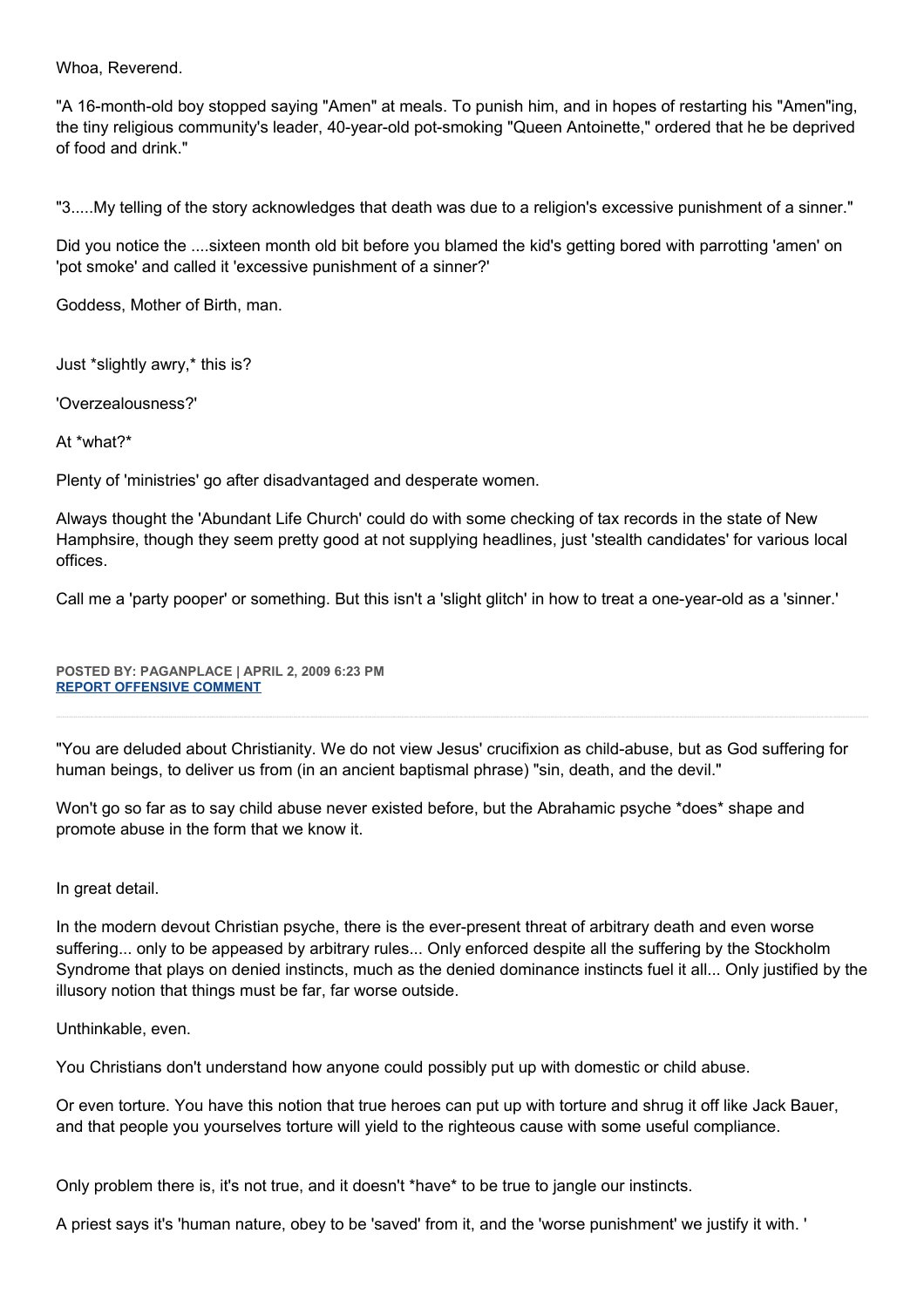But it's not human nature.

It's just who hits human nature longest.

No one doesn't break.

But breaking doesn't mean they own you.

Just means you have a nervous system.

Religious confusion about it optional.

**POSTED BY: PAGANPLACE | APRIL 2, 2009 6:09 PM [REPORT OFFENSIVE COMMENT](mailto:blogs@washingtonpost.com?subject=On%20Faith%20Panelists%20Blog%20%20%7C%20%20Paganplace%20%20%7C%20%20All%20Cults%20Are%20Religions%20%20%7C%20%204657664&body=%0D%0D%0D%0D%0D================%0D?__mode=view%26_type=comment%26id=4657664%26blog_id=618)**

#### TO MONO1:

You are deluded about Christianity. We do not view Jesus' crucifixion as child-abuse, but as God suffering for human beings, to deliver us from (in an ancient baptismal phrase) "sin, death, and the devil." Easter is the annual Christian celebration of Jesus' resurrection, God's victory over death & delusion.

**POSTED BY: ELLIOTTWL | APRIL 2, 2009 4:45 PM [REPORT OFFENSIVE COMMENT](mailto:blogs@washingtonpost.com?subject=On%20Faith%20Panelists%20Blog%20%20%7C%20%20elliottwl%20%20%7C%20%20All%20Cults%20Are%20Religions%20%20%7C%20%204657638&body=%0D%0D%0D%0D%0D================%0D?__mode=view%26_type=comment%26id=4657638%26blog_id=618)**

## TO GLADERUNNER:

As I see it, you are a victim of scientism's limitation of knowledge to the commensurable & the verifiable/falsifiable.

Adam Gopnik's most recent book distinguishes COMMON knowledge (what you would call "knowledge") from CORE knowledge (everything we human beings inwardly know but cannot scientifically prove).

This morning, from China (where he teaches in a university), our son Bill remarked at the increasing number of Christians he's meeting.

China now has 10x more Christians than it had only a few years ago. The Enlightenment logic of your position is that religion should be fading away; but globally, the opposite is happening.

**POSTED BY: ELLIOTTWL | APRIL 2, 2009 4:38 PM [REPORT OFFENSIVE COMMENT](mailto:blogs@washingtonpost.com?subject=On%20Faith%20Panelists%20Blog%20%20%7C%20%20elliottwl%20%20%7C%20%20All%20Cults%20Are%20Religions%20%20%7C%20%204657636&body=%0D%0D%0D%0D%0D================%0D?__mode=view%26_type=comment%26id=4657636%26blog_id=618)**

"Extreme critics of religion, such as Sam Harris and Christopher Hitchens, say there's no difference: religion is delusional"

I tend to agree. That's not to say it is always a bad thing. The Dictionary definition of 'delusion' includes "a false, persistent belief maintained in spite of evidence to the contrary" and "a false belief or opinion"

Religion has no evidence. There simply none whatsoever to support it. It exists completely within the minds of individuals. It cannot be tested, measured weighed, tasted or compared. It is an internal construct, differing among all individuals.

And it has to be taught. It is not something we are born with. If we are not taught about Abraham, Isaac, Noah, Job, Jesus and Satan, we will not know about them. In fact there is no evidence to support these beings ever existed other than the one book, and those books that have been written about that book. It requires one to believe many things that by all indications are not verifiable, therefore not 'true'.

I recall as a child being frightened of thunderstorms. My grandmother would try to comfort me with stories, distracting me from the thunder and lightening. She would tell me of 'God's potato wagon' causing the noise. Just imagining that notion calmed me. It was a delusion though, it was not real. I doubt seriously that as a small